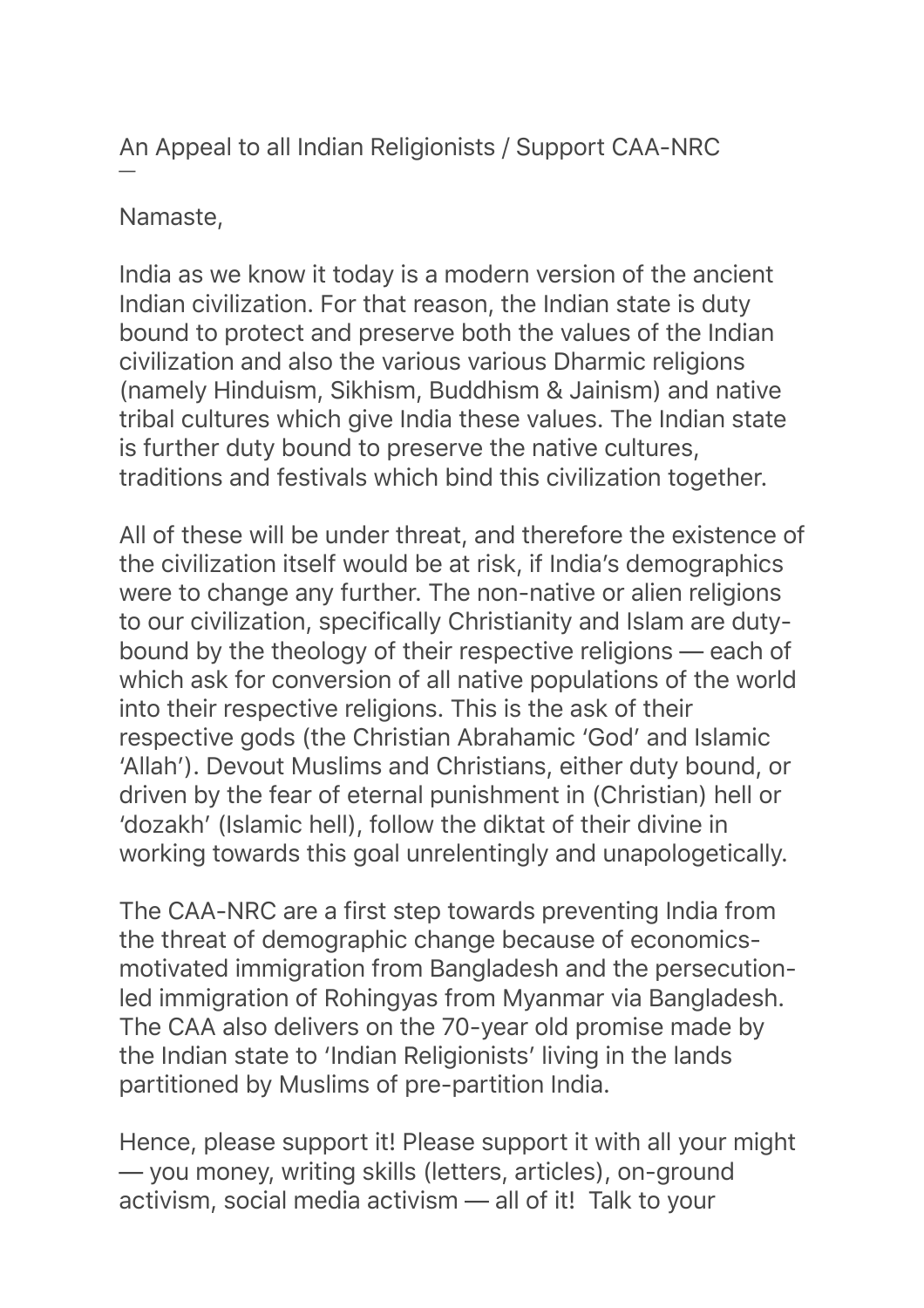children and grandchildren and their friends. Tell them that if they do not drop their idealist ideas and ideals of nondiscrimination against the alien religions of India, then they will be unable to enjoy the freedoms and expansive philosophies that India is. Remind them that Maharana Pratap, Shivaji Maharaj and Guru Gobind Singh died fighting for them to retain their Hindu/Indic names. Erase from their minds the 'secular viral idea' that these heroes of Indian civilization were fighting for land or territory.

Ask them the question - "If India becomes 80% Muslim, will India remain?". For it up with another question — "What is the big difference in values of pre-partition Muslims and the Muslims of modern India? Do modern Indian Muslims practice a different version of Islam than the one practiced in Pakistan or Bangladesh or even Saudi Arabia or Indonesia?". Even the journalists who write wonderful secular articles about Ganga-Jamuna tehzeeb agree on two points:

- 1. India is secular and plural because of Hindu values, NOT because of Islamic values
- 2. If India becomes Muslim majority then India will not remain a democratic country

Use the power of these arguments to remind your audience that it is precisely these reasons for which India must remain a Hindu-majority nation. In fact, take the argument further and conclude fearlessly and unabashedly, that for Hindu values to survive and thrive, and along with them minority rights and secular democratic values, India must protect itself constitutionally and become a Hindu-ideological nation. A Hindu Rashtra!

This is the final goal you must work towards! This is the yet incomplete work of the Indian civilization. This is Shivaji Maharaj's dream yet to be fulfilled vision of 'Hindavi Swarajya' - Hindu self-rule!

Take these arguments to social media and to mainstream print and TV media. Take these arguments to social gatherings.